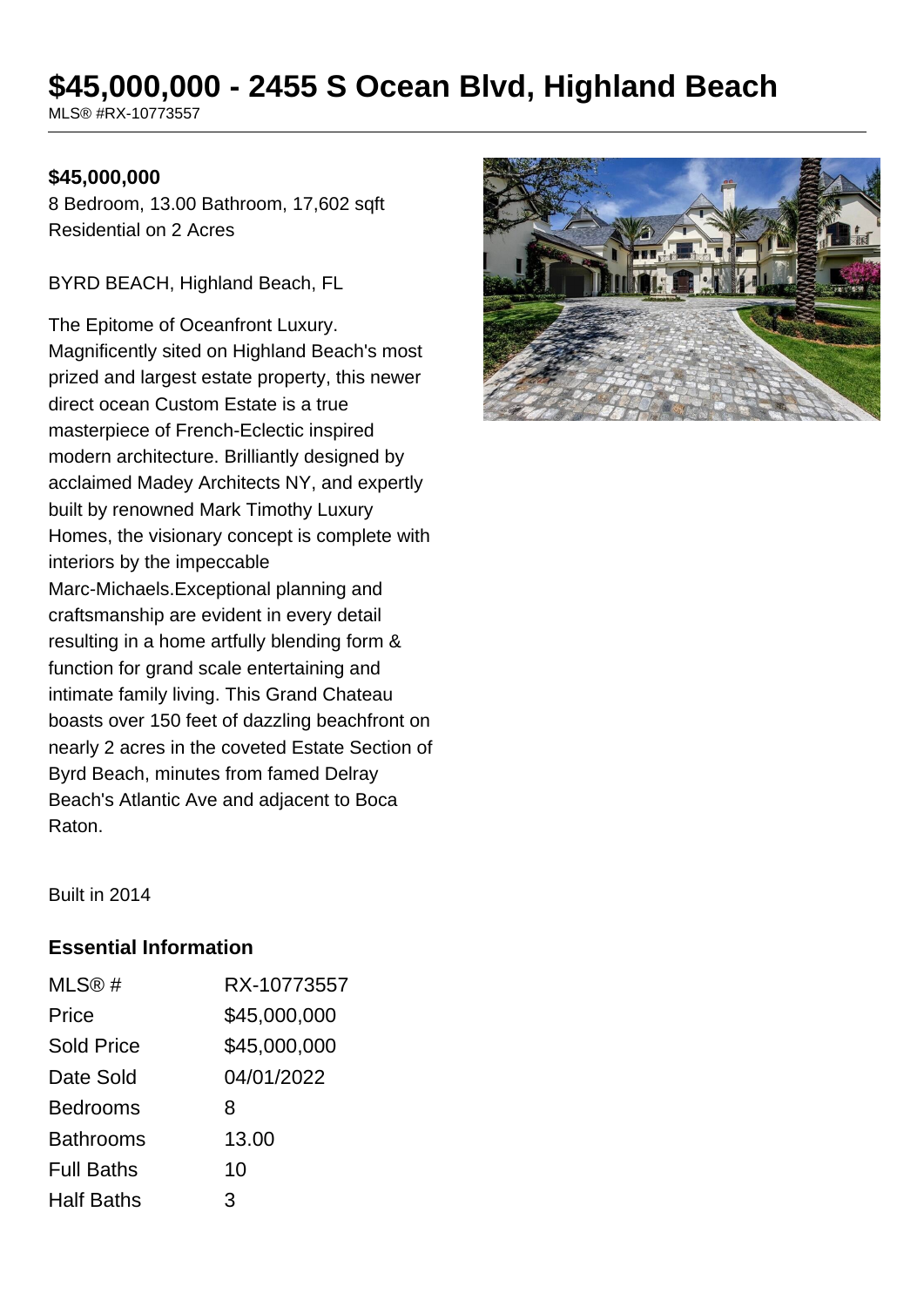| Square Footage    | 17,602                        |
|-------------------|-------------------------------|
| Acres             | 1.88                          |
| <b>Year Built</b> | 2014                          |
| <b>Type</b>       | Residential                   |
| Sub-Type          | <b>Single Family Detached</b> |
| <b>Status</b>     | Closed                        |

## **Community Information**

| Address      | 2455 S Ocean Blvd     |
|--------------|-----------------------|
| Area         | 4150                  |
| Subdivision  | <b>BYRD BEACH</b>     |
| City         | <b>Highland Beach</b> |
| County       | Palm Beach            |
| <b>State</b> | FL                    |
| Zip Code     | 33487                 |

### **Amenities**

| Amenities                | Bike - Jog, Library, Sidewalks, Street Lights                                                                                                                                  |
|--------------------------|--------------------------------------------------------------------------------------------------------------------------------------------------------------------------------|
| <b>Utilities</b>         | Cable, 3-Phase Electric, Gas Natural, Public Sewer, Public Water                                                                                                               |
| <b>Parking Spaces</b>    | 4                                                                                                                                                                              |
| Parking                  | 2+ Spaces, Carport - Attached, Drive - Circular, Drive - Decorative,<br>Driveway, Garage - Attached, Garage - Detached                                                         |
| # of Garages             | 6                                                                                                                                                                              |
| View                     | Ocean                                                                                                                                                                          |
| Is Waterfront            | Yes                                                                                                                                                                            |
| Waterfront               | Directly on Sand, Ocean Front                                                                                                                                                  |
| Has Pool                 | Yes                                                                                                                                                                            |
| Pool                     | Equipment Included, Heated, Inground, Salt Water, Spa                                                                                                                          |
| <b>Interior</b>          |                                                                                                                                                                                |
| <b>Interior Features</b> | Bar, Closet Cabinets, Elevator, Fire Sprinkler, Fireplace(s), Foyer,<br>French Door, Cook Island, Laundry Tub, Pantry, Volume Ceiling, Walk-in<br><b>Closet</b>                |
| Appliances               | Auto Garage Open, Central Vacuum, Dishwasher, Disposal, Dryer, Fire<br>Alarm, Generator Whle House, Ice Maker, Microwave, Range - Gas,<br>Refrigerator, Smoke Detector, Washer |
| Heating                  | Central, Electric, Zoned                                                                                                                                                       |
| Cooling                  | Ceiling Fan, Central, Zoned                                                                                                                                                    |
| Fireplace                | Yes                                                                                                                                                                            |